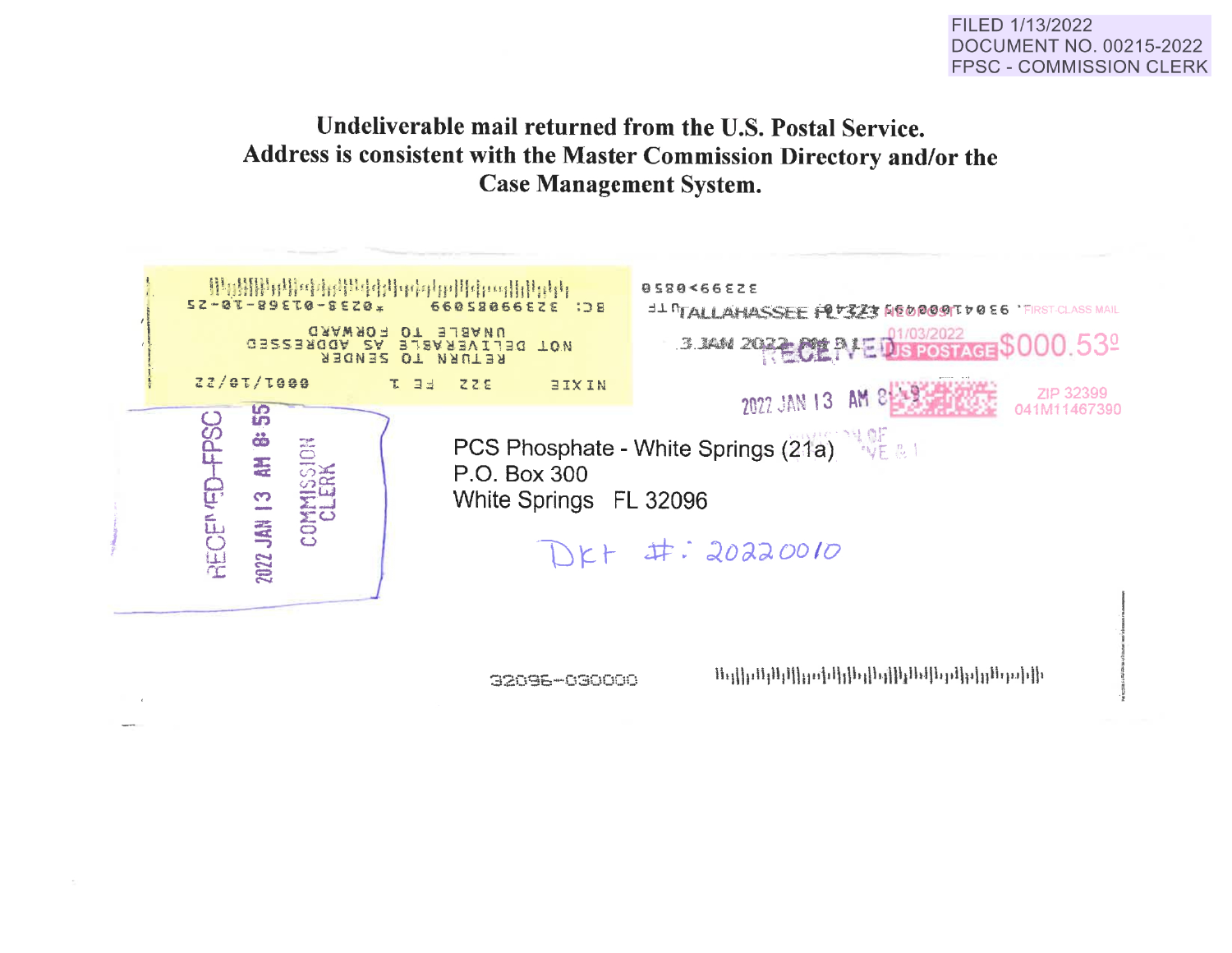## DOCUMENT NO. 00010-2022 **FPSC - COMMISSION CLERK**

FT NO. 20220010-EI

### BEFORE THE FLORIDA PUBLIC SERVICE COMMISSION

In re: Storm protection plan cost recovery clause.

-----------------

DOCKET NO. 20210010-EI DOCKET NO. 202200 I 0-EI ORDER NO. PSC-2022-0010-PCO-EI ISSUED: January 3, 2022

#### ORDER ESTABLISHING 2022 DOCKET NUMBER

 $-$ 

#### BY THE COMMISSION:

In order to avoid confusion and reduce administrative handling problems in this active and continuing docket, we are establishing a new docket number for the calepdar year 2022. Beginning January 3, 2022, Docket No. 20210010-EI, In re: Storm protection plan cost recovery clause, will be identified as Docket No. 20220010-EI.

The establishment of a new docket number is for administrative convenience only and the Commission retains its continuing jurisdiction over matters considered in previous planning dockets.

A new docket number *will* be used by all parties on the effective date of January 3, 2022, and thereafter. Intervenors will not remain as parties to this docket unless they notify the Office of Commission Clerk in writing of their intent to remain parties. Intervenors and interested persons must reestablish their status in order to remain on the docket mailing list.

It is therefore

ORDERED by the Florida Public Service Commission that beginning January 3, 2022, all matters previously the subject of Docket No. 20210010-EI, shall be part of Docket No. 20220010-EI. It is further

ORDERED that the Commission shall retain jurisdiction over matters considered in previous stonn protection plan cost recovery clause dockets.